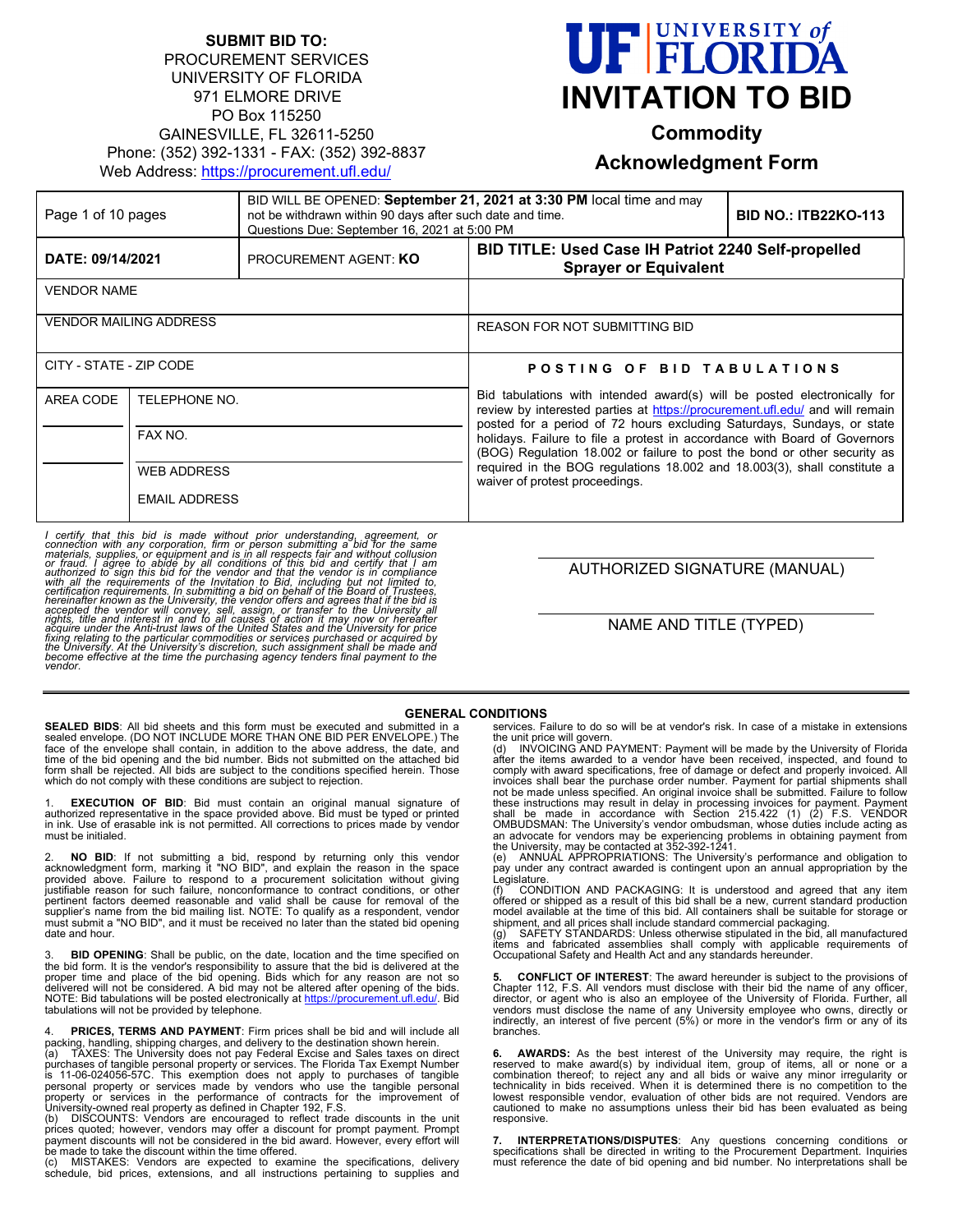considered binding unless provided in writing by the University in response to requests in full compliance with this provision.

**8 NOTICE OF BID PROTEST BONDING REQUIREMENT**; Any person or entity who files an action protesting a decision or an intended decision pertaining to a competitive solicitation shall at the time of filing the formal protest, post with the University a bond payable to the University in an amount or entity filing the protest action. In lieu of a bond, the University may accept a<br>cashier's check, bank official check or money order in the amount of the bond.<br>FAILURE OF THE PROTESTING PERSON OR ENTITY TO FILE THE REQU TIME OF THE FILING THE FORMAL PROTEST SHALL RESULT IN DENIAL OF THE PROTEST.

**9. GOVERNMENTAL RESTRICTIONS:** In the event any governmental restrictions may be imposed which would necessitate alteration of the material, quality, workmanship or performance of the items offered in this bid prior to th indicating in writing the specific regulation which requires an alteration. The University reserves the right to accept any such alteration, including any price adjustments occasioned thereby, or to cancel the contract at no expense to the University.

**10. LEGAL REQUIREMENTS:** Applicable provision of all Federal, State, county and local laws, and of all ordinances, rules and regulations shall govern development, submittal and evaluation of all bids received in response hereto and shall govern any and all claims and disputes which may arise between person(s) submitting a bid<br>response hereto and the University, by and through its officers, employees and<br>authorized representatives, or any other person, natural or othe effect thereof.

**11. LOBBYING:** Vendor is prohibited from using funds provided under any contract or purchase order for the purpose of lobbying the Legislature or any official, officer, commission, board, authority, council, committee, or department of the executive branch or the judicial branch of state government.

**12. ADVERTISING**: In submitting a bid, the vendor agrees not to use the results therefrom as a part of any commercial advertising. Vendor may not use the names, logos, or trademarks of the University, its employees, or affiliates without the prior written consent of the University.

**13. ASSIGNMENT**: Any contract or purchase order issued pursuant to this Invitation<br>to Bid and the monies which may become due hereunder are not assignable except<br>with the prior written approval of the purchaser.

**14. LIABILITY**: The vendor agrees to indemnify and save the University of Florida, the State of Florida and the Florida Board of Governors, their officers, agents, and employees harmless from any and all judgments, orders, awards, costs and expenses, including attorney's fees, and also all claims on account of damages to property, including loss of use thereof, or bodily injury (including death) which may be hereafter sustained by the vendor, its employees, its subcontractors, or the University of Florida, the State of Florida and the Florida Board of Governors, their officers, agents, or employees, or third persons, arising out of or in connection with any contract awarded and which are the result of the vendor's breach of contract or of the negligent acts of the vendor, its officers, agents, and employees. This clause does not apply to contracts between government agencies.

**15. FACILITIES**: The University reserves the right to inspect the vendor's facilities at any time with prior notice.

**16. ADDITIONAL QUANTITIES**: For a period not exceeding ninety (90) days from the date of acceptance of any offer by the University of Florida, the right is reserved to acquire additional quantities up to but not exceeding those shown on bid or the bid<br>level at the prices bid in this invitation. If additional quantities are not acceptable, the<br>bid sheets must be noted "BID IS FOR SPECIFIE

**SERVICE AND WARRANTY:** Unless otherwise specified, the vendor shall define any warranty service and replacements that will be provided during and<br>subsequent to this contract. Vendors must explain on an attached sheet to what<br>extent warranty and service facilities are provided.

**18. SAMPLES**: Samples of items, when called for, must be furnished free of expense, on or before bid opening time and date, and if not destroyed, may upon request, be returned at the vendor's expense. Each individual sample must be labeled with vendor's name, manufacturer's brand name and number, bid number and item reference. Request for return of samples shall be accompanied by instructions which include shipping authorization and name of carrier and must be received with the bid. If instructions are not received within this time, the commodities shall be disposed of by the University.

**19. INSPECTION, ACCEPTANCE AND TITLE**: Inspection and acceptance will be at destination unless otherwise provided. Title and risk of loss or damage of all items shall be the responsibility of the contract supplier until accepted by the University, unless loss or damage results from negligence by the University. The contract<br>supplier shall be responsible for filing, processing and collecting all damage claims.<br>However, to assist him in the expeditious handling of dam will:<br>(a)

Record any evidence of visible damage on all copies of the delivering carrier's Bill of Lading.

(b) Report damage (Visible or Concealed) to the carrier and contract supplier confirming such reports in writing within 15 days of delivery, requesting that the carrier inspect the damaged merchandise.

- (c) Retain the item and its shipping container, including inner packing material until inspection is performed by the carrier, and disposition given by the contract supplier.
- (d) Provide the contract supplier with a copy of the carrier's Bill of Lading and damage inspection report.

**20. PATENTS, COPYRIGHTS, TRADEMARKS, ROYALTIES** and other Intellectual<br>Property: The vendor, without exception, shall indemnify and save harmless the<br>University and its employees from liability of any nature or kind, incl expenses for or on account of any copyrighted, patented, or unpatented invention, process, or article manufactured or used in the performance of the contract, including its use by the University of Florida. If the vendor uses any design, device, or materials covered by letters, patent or copyright, it is mutually agreed and understood without exception that the bid prices shall include all royalties or costs arising from the use of such design, device, or materials in any way involved in the work.

**21. CONFLICT BETWEEN DOCUMENTS**: If any terms and conditions contained within the documents that are a part of this ITB or resulting contract are in conflict with any other terms and conditions contained therein, then the various documents<br>comprising this ITB or resulting contract, as applicable, shall govern in the following<br>order of precedence: change order, purchase order, addend general conditions, specifications, departmental description of work, and bid.

**22. MANUFACTURERS' NAMES AND APPROVED EQUIVALENTS**: Any manufacturer's names, trade names, brand names, information and/or catalog numbers listed in a specification are for information and not intended to limit competition. If bids are based on equivalent products, indicate on the bid form the manufacturer's name and number. Vendor shall submit with the bid, cuts, sketches, and descriptive literature, and/or complete specifications. Reference to literature submitted with a previous bid will not satisfy this provision. The vendor shall also explain in detail the reasons why the proposed equivalent will meet the specifications and not be considered an exception thereto. The University of Florida reserves the right to determine acceptance of item(s) as an approved equivalent. Bids which do not comply with these requirements are subject to rejection. Bids lacking any written indication of intent to quote an alternate brand will be received and considered in complete compliance with the specifications as listed on the bid form.

**23. NONCONFORMANCE TO CONTRACT CONDITIONS**: Items may be tested and/or inspected for compliance with specifications by any appropriate testing<br>facilities. Should the items fail, the University may require the vendor to reimburse<br>the University for costs incurred by the University in co or testing. The data derived from any tests for compliance with specifications are public records and open to examination thereto in accordance with Chapter 119, F.S. Items delivered not conforming to specifications may be rejected and returned at vendor's expense. These items and items not delivered as per delivery data in bid<br>and/or purchase order may result in vendor being found in default in which event any<br>and all reprocurement costs may be charged against the violation of these conditions may also result in the vendor's name being removed from the University of Florida's vendor file.

**24. PUBLIC RECORDS**: Any material submitted in response to this Invitation to Bid will become a public document pursuant to Section 119.07 F.S. This includes material which the responding vendor might consider to be confidential or a trade secret. Any claim of confidentiality is waived upon submission, effective after opening pursuant to Section 119.07 F.S.

**25. DELIVERY**: Unless actual date of delivery is specified (or if specified delivery<br>cannot be met), show number of days required to make delivery after receipt of<br>purchase order in space provided. Delivery time may beco award (see Special Conditions). Delivery shall be within the normal working hours of the University of Florida, Monday through Friday, unless otherwise specified.

**26. PUBLIC PRINTING - PREFERENCE GIVEN PRINTING WITHIN THE STATE**: The University of Florida shall give preference to vendors located within the state when awarding contracts to have materials printed, whenever such printing can be done at no greater expense than, and at a level of quality comparable to, that obtainable from a vendor located outside of the state.<br>
(a) CONTRACTS NOT TO BE SUBLET: In accordance with Class B Printing Laws

(a) CONTRACTS NOT TO BE SUBLET: In accordance with Class B Printing Laws<br>and Regulations "Printing shall be awarded only to printing firms. No contract shall be<br>awarded to any broker, agent, or independent contractor offer

of all bids in which such vendors are believed to be involved. Any or all bids will be rejected if there is reason to believe that collusion exists between vendors. Bids in

which the prices obviously are unbalanced will be subject to rejection.<br>(c) TRADE CUSTOMS: Current trade customs of the printing industry are<br>recognized unless accepted by Special Conditions or Specifications herein.<br>(d)

up and delivered by the printer or his representative, unless otherwise specified. Upon<br>request, materials will be forwarded by registered mail.<br>(e) RETURN OF MATERIAL: All copy, photos, artwork, and other materials<br>suppl

condition upon completion of the job. Such return is a condition of the contract and payment will not be made until return is affected

**27. E-VERIFY COMPLIANCE**. Agency is obligated to comply with the provisions of<br>Section 448.095, Fla. Stat., "Employment Eligibility." Compliance with Section<br>448.095, Fla. Stat., includes, but is not limited to, utilizat verify the work authorization status of all newly hired employees. Vendor affirms and<br>represents that it is registered with the E-Verify system and are using same and will<br>continue to use same as required by Section 448.0

## **END OF SECTION**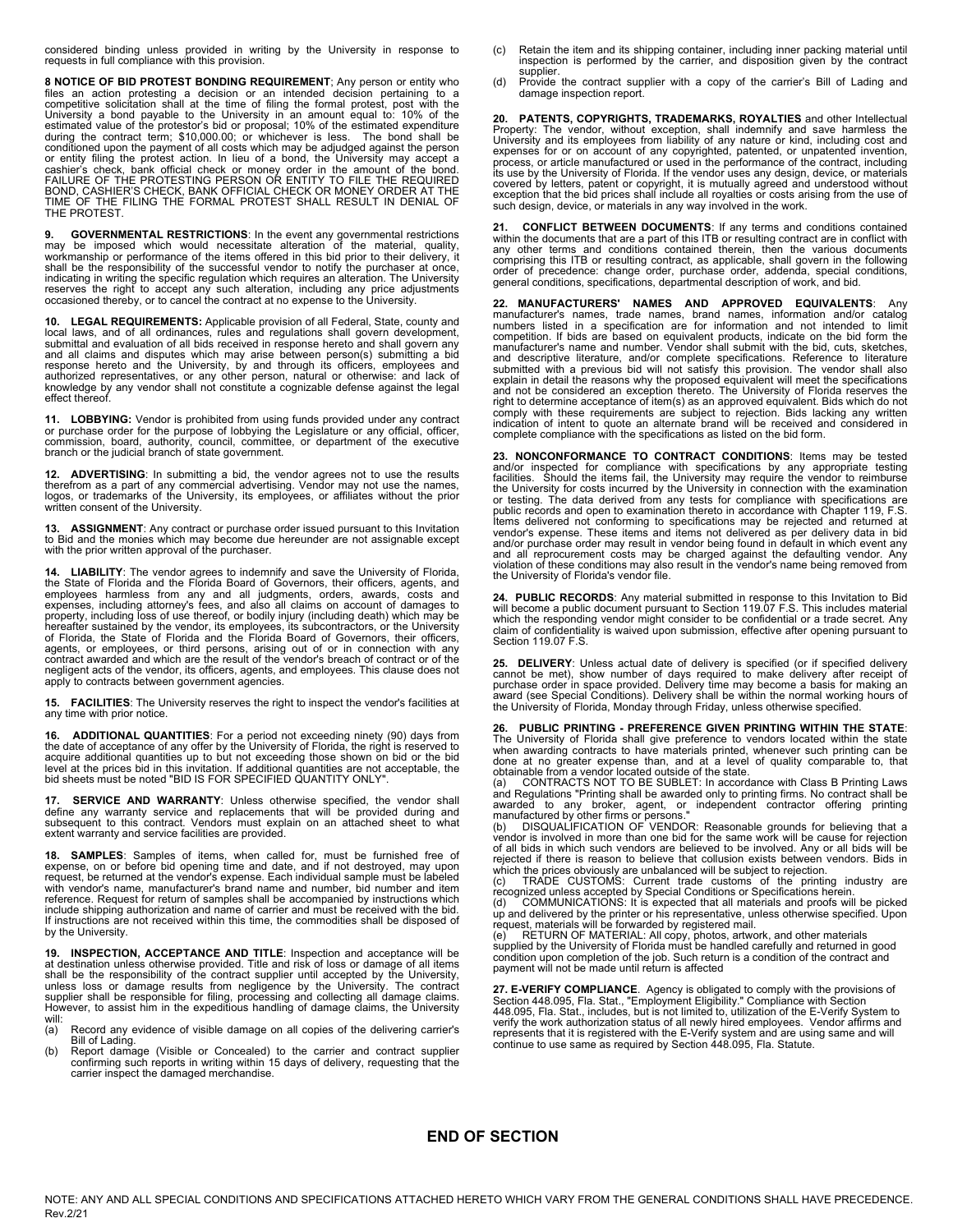#### **SUMMARY**

The University of Florida Everglades Research and Education Center in Belle Glade, Florida is seeking to purchase a used Case IH Patriot 2240 Self-propelled Sprayer, or equivalent, with the following specifications. Price must include the equipment, warranty, and delivery. An equivalent system, meeting the below specifications, may be considered.

#### **SPECIFICATIONS**

- Used Case IH patriot 2240 self-propelled sprayer or equivalent
- Maximum of 1550 engine hours
- 90' boom 5 sections
- 660 gallon poly tank with 3" front fill
- Remote section control
- Chemical educt package
- Hydraulic track adjustment
- One-year engine warranty
- Delivery fee included

## **NON-TECHNICAL SPECIFICATIONS**

- **1. INVITATION TO BID FORM** All bids should be submitted on the University of Florida Invitation to Bid/Bidders Acknowledgment form with one (1) complete original bid and one (1) electronic copy in a sealed envelope, with the following information on the outside of the envelope: bid number, date and time of bid opening, and Company name.
- **2. FLORIDA PREFERENCE—**Preference for Florida Based Vendors for Purchases of Personal Property in accordance with 287.084 Florida Statute; a preference shall be provided to vendors with a principal place of business in Florida. If the lowest responsible and responsive bid for personal property is from a vendor whose principal place of business is outside of Florida and is in a state or political subdivision thereof that grants a preference for the same purchase of personal property to a vendor in such state or political subdivision, as applicable, then the University shall grant the same preference to the Florida based vendor with the lowest responsible and responsive bid received pursuant to this Invitation to Bid.

If the lowest responsible and responsive bid is from a vendor whose principal place of business is in a state that does not grant a preference for the purchase of personal property to a vendor in such state, then the University shall grant a preference in the amount of 5 percent to the lowest and responsive Florida base vendor.

For vendors whose principal place of business is outside of Florida, such vendors must, at the time of submitting its bid, provide a written opinion from a licensed attorney in its state specifying (a) the preference(s) granted by the state or political subdivision and (b) how the preference(s) is/are calculated.

The attached Attestation of Principal Place of Business must be completed and returned with your ITB response.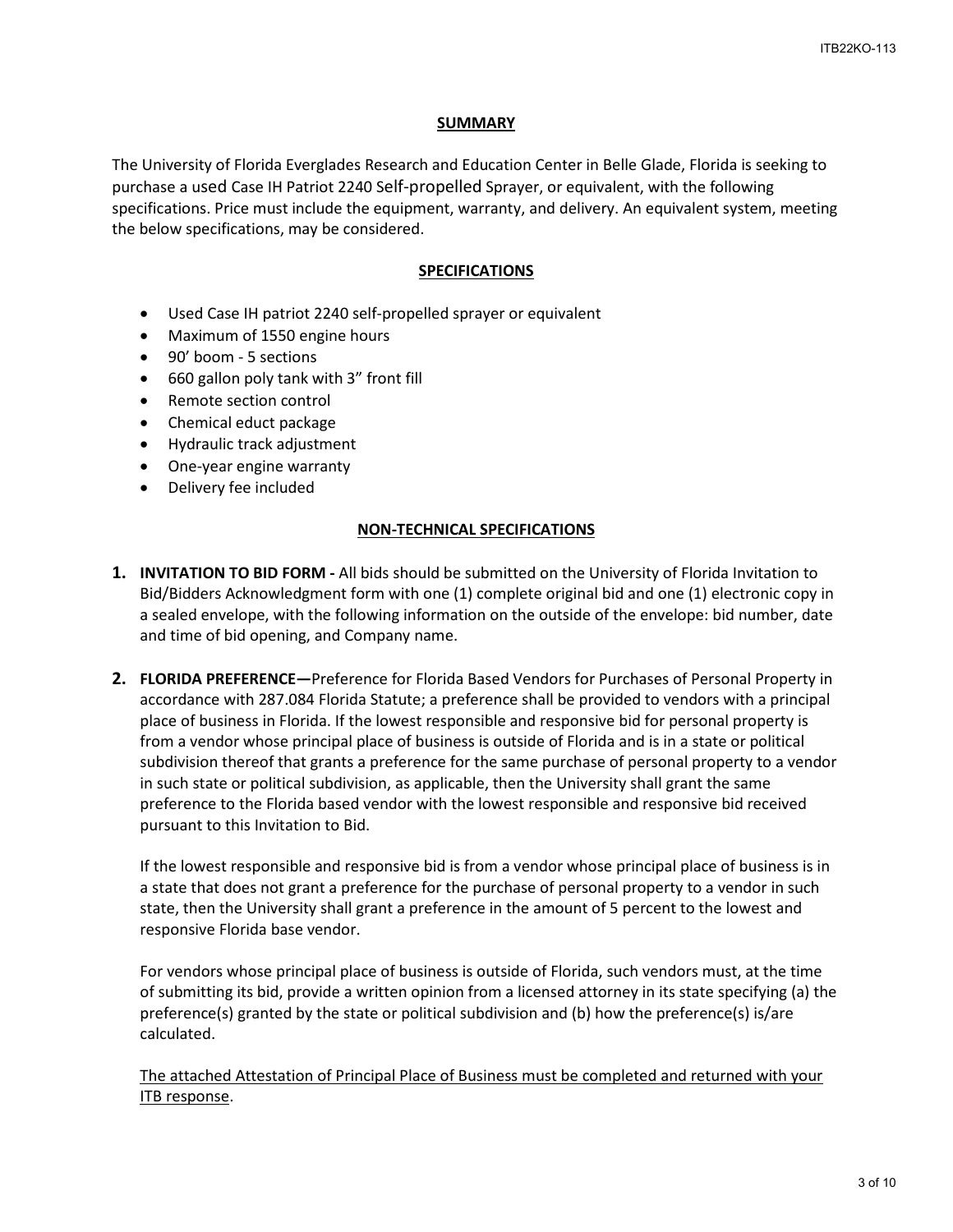**3. BID DELIVERY -** If this bid will be mailed through the U. S. Postal Service as regular mail, address the bid to the PO Box as shown on the Invitation to Bid Acknowledgment Form.

If a company representative plans to attend the bid opening; if the bid will be hand delivered; or if the bid will be delivered by a service other than the U. S. Postal Service regular mail, i.e., Federal Express, Airborne, United Parcel Service, Courier, U. S. Postal Express Mail, etc., address the bid to the Building and room number as shown on the Invitation to Bid Acknowledgment form.

### **Bids are due no later than September 21, 2021 at 3:30PM.**

**4. INQUIRIES -** The University will not give verbal answers to inquiries regarding the specifications, or verbal instructions prior to or after the award of the bid. A verbal statement regarding same by any person shall be non-binding. The University is not liable for any increased costs resulting from the Bidder accepting verbal direction. All changes, if necessary, shall be made by written addendum to the bid.

Any explanation desired by bidders must be requested of UF Procurement Services, in writing, and if an explanation is necessary, a reply shall be made in the form of an addendum. Direct all inquiries to Karen Olitsky, Procurement Agent III, [kolitsk@ufl.edu.](mailto:kolitsk@ufl.edu)

The University will make a good-faith effort to provide a written response to each question or request for clarification that requires addenda within five (5) University business days.

All addenda will be posted to UF Procurement Services' web site only: <https://procurement.ufl.edu/vendors/schedule-of-bids/>

## *Bidders who want the addenda supplied to them in another form must notify the Procurement Agent listed above of that request. Otherwise, it will be the bidder's responsibility to check the web site for any additional information and addenda concerning this ITB.*

The University may not respond to any questions/requests for clarification that require addenda, if received by the University after **09/16/2021 at 5:00PM**.

- **5. AWARD -** Award will be made on an "All-or-None Offer Total Offer" basis. Any contract awarded pursuant to this ITB will be awarded to the single best bidder/proposer or to none at all.
- **6. CANCELLATION -** University Procurement, by written notice, may terminate in whole or in part any purchase order resulting from this Invitation to Bid, when such action is in the best interest of the University. If the purchase order is terminated, the University shall be liable only for payment of services rendered prior to the effective date of the termination. Services rendered will be interpreted to include the cost of items already delivered, plus the reasonable cost of supply action short of delivery.
- **7. RIGHT TO TERMINATE -** In the event that any of the provisions of a contract resulting from the bid award are violated by the successful bidder, the University may serve written notice upon such bidder of its intention to terminate the contract. Such notice is to state the reason(s) for such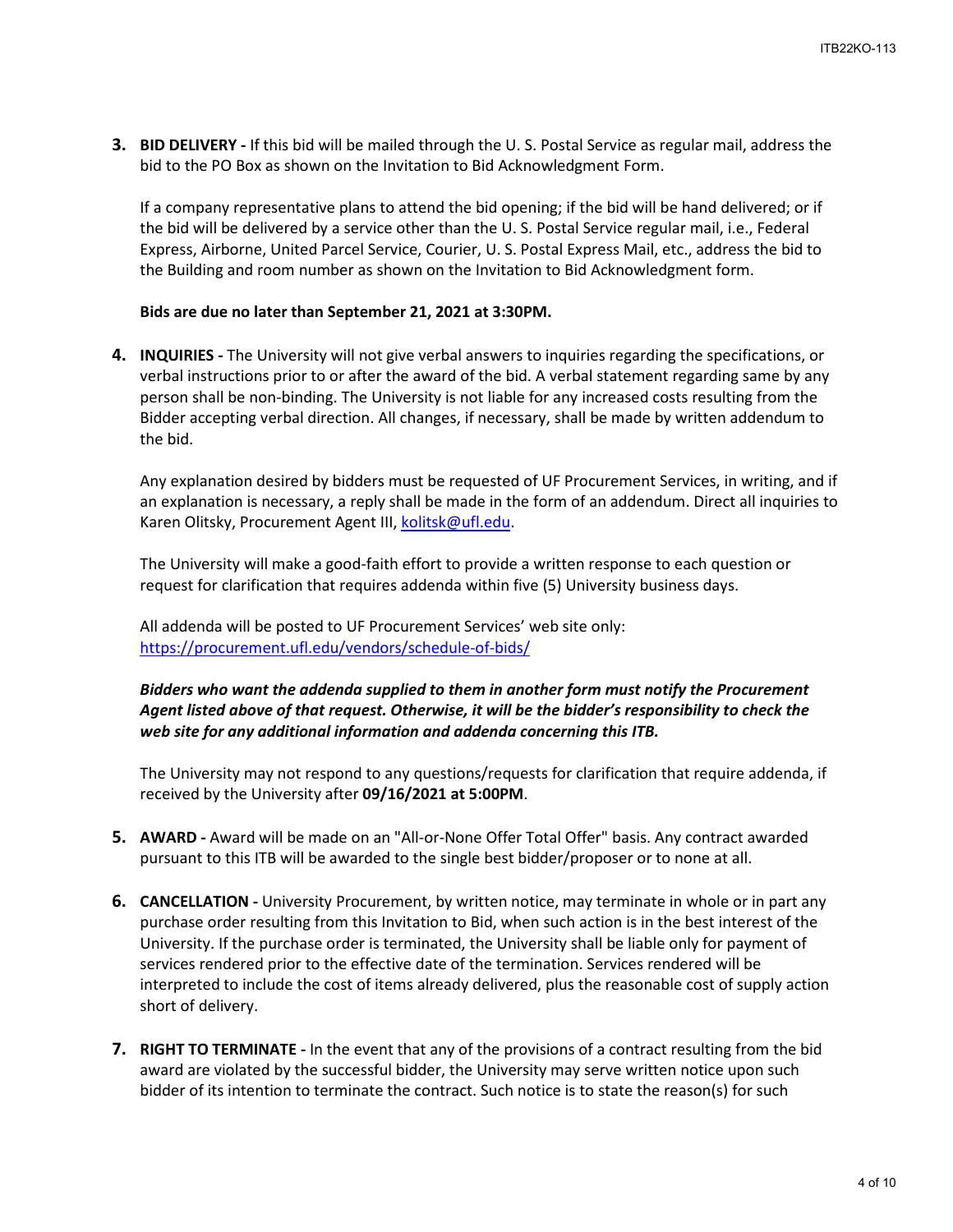intention to terminate the contract, and unless within ten (10) days after serving such notice upon the bidder, such violation shall cease and satisfactory arrangements for correction are made, the contract shall, upon expiration of said ten (10) days, cease and terminate, but the liability of such bidder and his surety for any and all such violations(s) shall not be affected by any such termination.

- **8. EQUIVALENTS** All items substituted in the Invitation to Bid must meet the specifications contained herein. All such substitute item(s) must be accompanied with full detailed literature as called for in General Condition #22.
- **9. F.O.B. POINT** The F.O.B. Point shall be destination. Exact delivery point will be indicated on the Purchase Order.
- **10. OSHA REGULATIONS** It is the responsibility of the contractor to ensure that ALL OSHA regulations applying to this job are adhered to at all times.
- **11. DELIVERY COSTS** All costs for delivery, storage, freight, and packing are to be prepaid by the contractor, FOB, University of Florida or address as listed in the Invitation to Bid/Purchase Order.
- **12. WARRANTY** The successful bidder shall furnish a one-year engine warranty. The warranty shall become effective on the date of delivery and acceptance by the University. Should any defect in material or workmanship, excepting ordinary wear and tear, appear during the above stated warranty period, the successful bidder shall repair or replace same at no cost to the University immediately upon written notice from the University. The successful bidder will not be liable under the above warranty for any defects or damages resulting from unforeseeable causes beyond the control and without the fault or neglect by the University, acts of God, fires, floods, and hurricanes.
- **13. MAINTENANCE AND INSTRUCTION MANUALS** The successful bidder shall include at least one copy of an instruction manual with each unit supplied. This manual shall include at least a minimum of operating instructions, maintenance and repair information, including schematic diagrams and a list of available replacement parts.
- **14. SMALL BUSINESS PROGRAM**  University is an equal opportunity institution and, as such, encourages the use of small businesses, including women and minority-owned small businesses in the provision of goods and services. Small businesses should have a fair and equal opportunity to compete for dollars spent by the University. Competition ensures that prices are competitive, and a broad vendor base is available. Vendor shall use good faith efforts to ensure opportunities are available to small businesses, including women and minority-owned businesses. For questions about the University's Small Business Program contact Dwan Courtney, Director of Small Business and Supplier Diversity, 352-392-0380.
- **15. USE OF TERMS:** The terms University of Florida, University, Institute of Food and Agriculture Sciences, IFAS, Everglades Research and Education Center and EREC are used synonymously in this ITB unless otherwise indicated. The terms vendor, proposer, bidder and contractor are used synonymously in this ITB unless otherwise indicated. The terms bid, proposal and submittal are used synonymously in this ITB.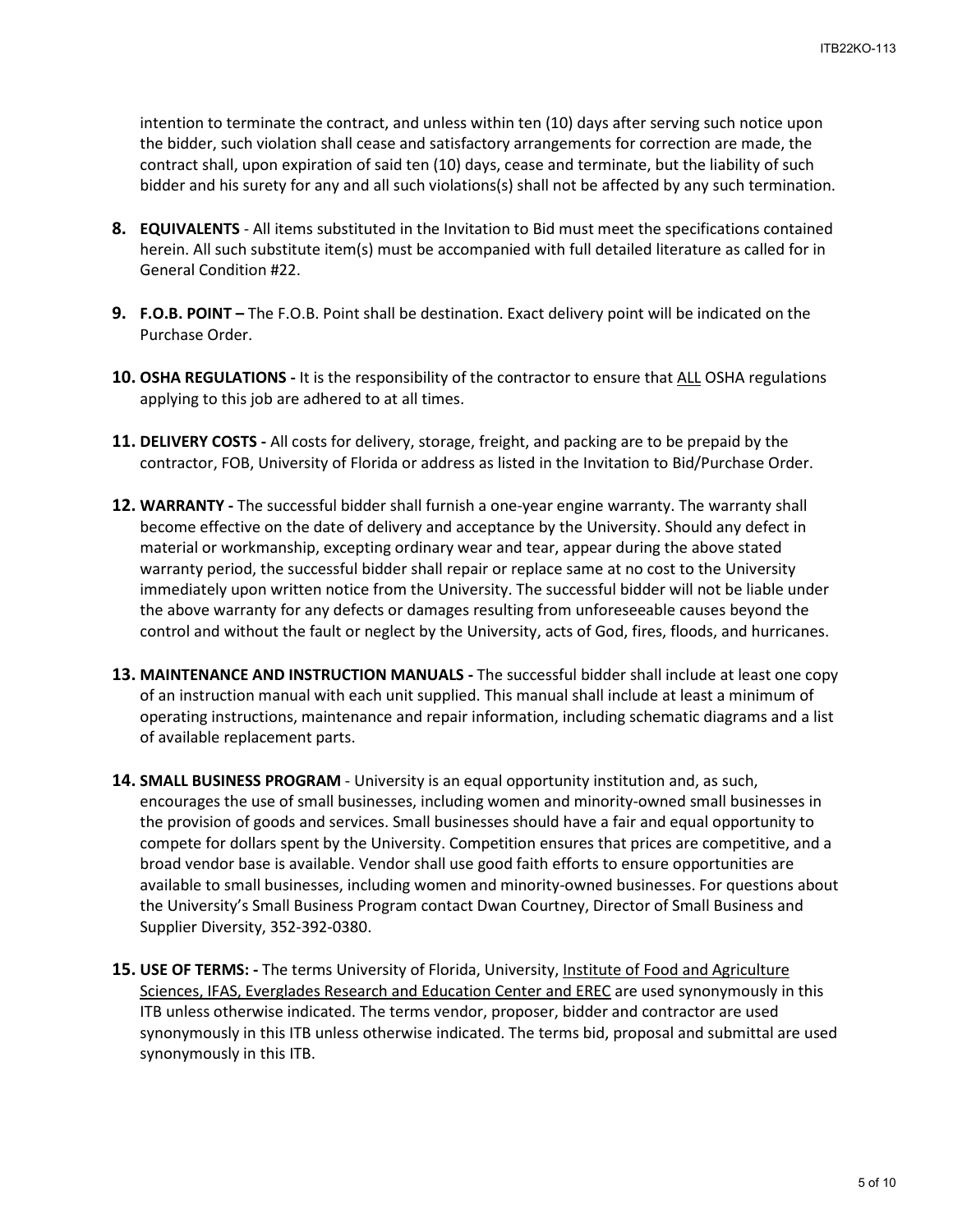- **16. OTHER PURCHASERS** With the consent and agreement of the successful bidder(s) purchases may be made under this ITB by other state universities, community colleges, district school boards, other educational institutions, and other governmental agencies within the State of Florida. Such purchases shall be governed by the same terms and conditions stated in the solicitation.
- **17. OPEN COMPETITION** The University encourages free and open competition among vendors. Whenever possible, specifications and proposal terms and conditions are designed to accomplish the objective, consistent with the necessity to satisfy the University's needs and the accomplishment of a sound economical operation. The vendor's signature on the proposal guarantees that the prices quoted have been established without collusion with other vendors and without effort to preclude the University from obtaining the lowest possible competitive price. The vendor certifies that its officers or employees have not bribed or attempted to bribe or influence in any way on officer, employee or agent of the University.
- **18. VENDOR'S EXPENSE**  All proposals submitted in response to the ITB must be submitted at the sole expense of the Vendor, whether or not any agreement is signed as a result of this Invitation to Bid. Proposers will pay all costs associated with the preparation of proposals and necessary visits to campus and other required site visits.
- **19. ERRORS**  The University is not liable for any errors or misinterpretations made by the proposer in responding to this Request for Proposal.
- **20. ITB INTERPRETATION** Interpretation of the wording of this document will be the responsibility of the University and that interpretation will be final and binding.
- **21. AVAILABILITY OF FUNDS -** The State of Florida's and the University's performance and obligation to pay under this contract is contingent upon an annual appropriation by the Legislature of the State of Florida.
- **22. EQUAL OPPORTUNITY STATEMENT** The State Universities have established equal opportunity practices which conform to both the spirit and the letter of all laws against discrimination and prohibits discrimination based on race, creed, color, sex, age, national origin, marital status or religion. To be considered for inclusion as a supplier under this agreement, the proposer commits to the following:
	- A. The provisions of Executive Order 11246, September 24, 1966, and the rules, regulations and relevant orders of the Secretary of Labor are applicable to each order placed against this agreement regardless of value.
	- B. If the proposer expects to receive \$10,000 in orders during the first 12 months of this agreement, a complete certificate of non-segregated facilities shall be attached to the proposal response.
	- C. If the proposer expects to receive \$50,000 in orders during the first 12 months of this agreement and employs more than 50 people, standard form 100 (EEOO-1) must be filed prior to March 1 of each year.
	- D. If the proposer expects to receive \$50,000 in orders during the first 12 months and employs more than 50 people, a written program for affirmative action compliance must be maintained by the proposer, subject to review upon request by the user agencies of this agreement.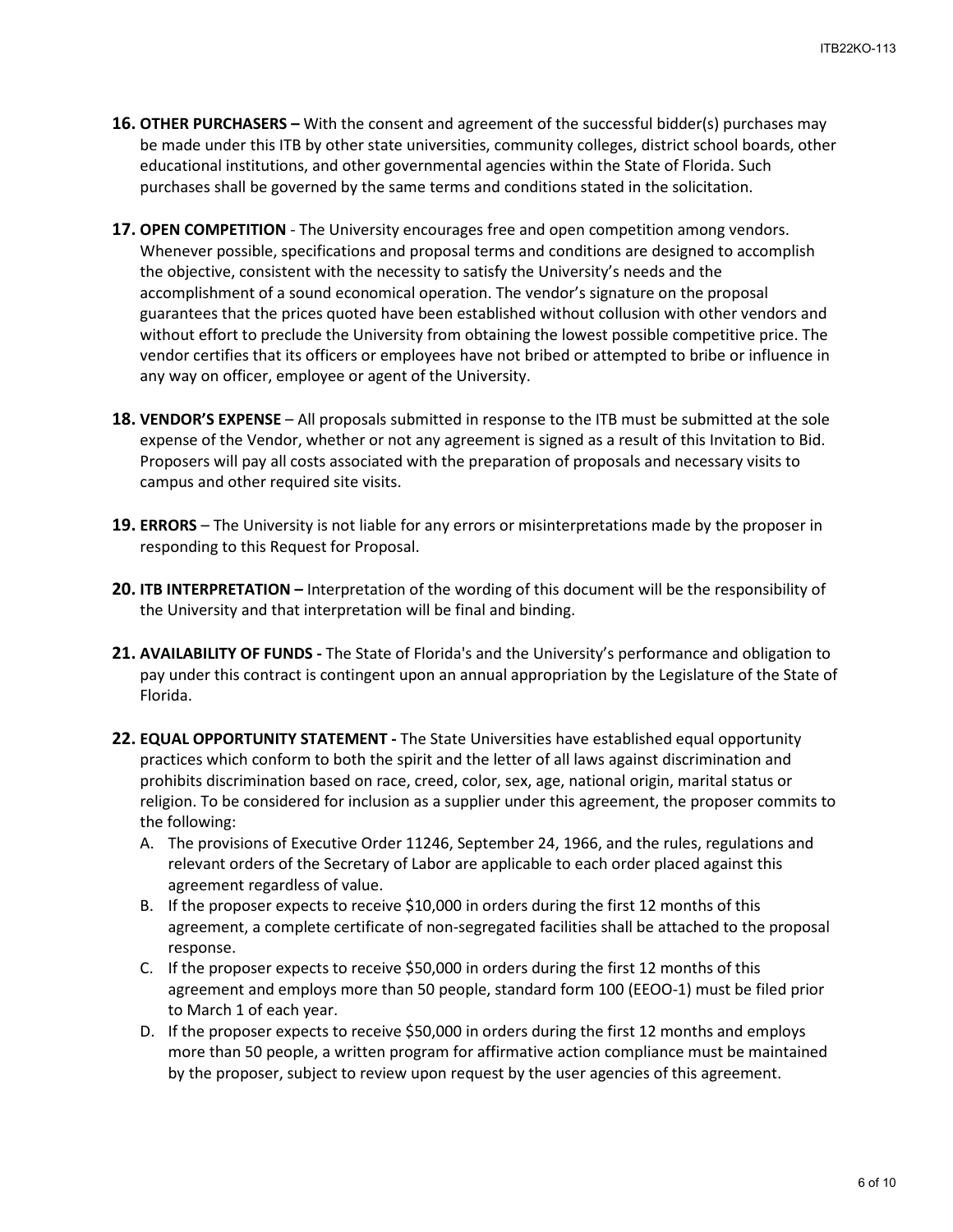- **23. AMERICANS WITH DISABILITY ACT** If special accommodations are needed in order to attend a prebid meeting or a bid opening, contact Karen Olitsky a[t kolitsk@ufl.edu,](mailto:kolitsk@ufl.edu) three (3) business days prior to the pre-bid meeting or the bid opening.
- **24. PRISON REHABILITATIVE INDUSTRIES** IT IS EXPRESSLY UNDERSTOOD AND AGREED THAT ANY ARTICLES THAT ARE THE SUBJECT OF, OR REQUIRED TO CARRY OUT, THIS CONTRACT SHALL BE PURCHASED FROM A NONPROFIT AGENCY FOR THE BLIND OR FOR THE SEVERELY HANDICAPPED THAT IS QUALIFIED PURSUANT TO CHAPTER 413, FLORIDA STATUTES, IN THE SAME MANNER AND UNDER THE SAME PROCEDURES SET FORTH IN SECTION 413.036(1) AND (2), FLORIDA STATUTES; AND FOR PURPOSES OF THIS CONTRACT THE CONTRACTOR SHALL BE DEEMED TO BE SUBSTITUTED FOR THE UNIVERISTY INSOFAR AS DEALINGS WITH SUCH QUALIFIED NONPROFIT AGENCY ARE CONCERNED. This requirement applies only if any such nonprofit agency produces a product covered by this CONTRACT and can satisfy the terms of this CONTRACT with respect to price, quantity, quality, and delivery time. Any questions concerning available products should be directed to: Division of Vocational Rehabilitation Headquarters, 2002 Old St. Augustine Road, Building A, Tallahassee, Florida 32301-4862, (800) 451-4327 (Voice/TDD).

IT IS EXPRESSLY UNDERSTOOD AND AGREED THAT ANY ARTICLES WHICH ARE THE SUBJECT OF, OR REQUIRED TO CARRY OUT, THIS CONTRACT SHALL BE PURCHASED FROM THE CORPORATION IDENTIFIED UNDER CHAPTER 946, F.S., IN THE SAME MANNER AND UNDER THE SAME PROCEDURES SET FORTH IN SECTION 946.515(2), AND (4), F.S.; AND FOR PURPOSES OF THIS CONTRACT THE CONTRACTOR CARRYING OUT THE PROVISIONS OF THIS CONTRACT SHALL BE DEEMED TO BE SUBSTITUTED FOR UNIVERSITY INSOFAR AS DEALINGS WITH SUCH CORPORATION ARE CONCERNED. This requirement applies only if the corporation produces a product covered by this CONTRACT and can satisfy the terms of this CONTRACT with respect to price, quantity, quality, and delivery time. Any questions concerning the corporation's ability to provide products or services should be directed to: Prison Rehabilitative Industries and Diversified Enterprises, Inc., 12425 - 28th Street North, Saint Petersburg, Florida 33716, (727) 572-1987.

- **25. PUBLIC ENTITY CRIME -** A person or affiliate who has been placed on the convicted vendor list by the Department of Management Services, State of Florida, may not submit a proposal on a contract to provide any goods or services, including construction, repairs, or leases and may not be awarded or perform work as a contractor, supplier, subcontractor, or consultant for the University of Florida for a period of 36 months from the date of being placed on the convicted vendor list, a "person" or "affiliate" includes any natural person or any entity, including predecessor or successor entities or any entity under the control of any natural person who is active in its management and who has been convicted of a public entity crime (Section 287.133 Florida Statutes).
- **26. FEDERAL DEBARRMENT** By signing this bid/proposal, the offeror certifies, to the best of its knowledge or belief, that the offeror and its principals are not presently debarred, suspended, proposed for debarment, or declared ineligible for the award of contracts by any Federal agency; or have not within a three-year period preceding this offer, been convicted of or had a civil judgment rendered against them in connection with a public contract or subcontract; or are not criminally or civilly charged by a governmental entity with commission of offenses; or has not within a three year period preceding this offer had a contract terminated for default by any Federal agency. (Federal Acquisition Regulation 52.209-5).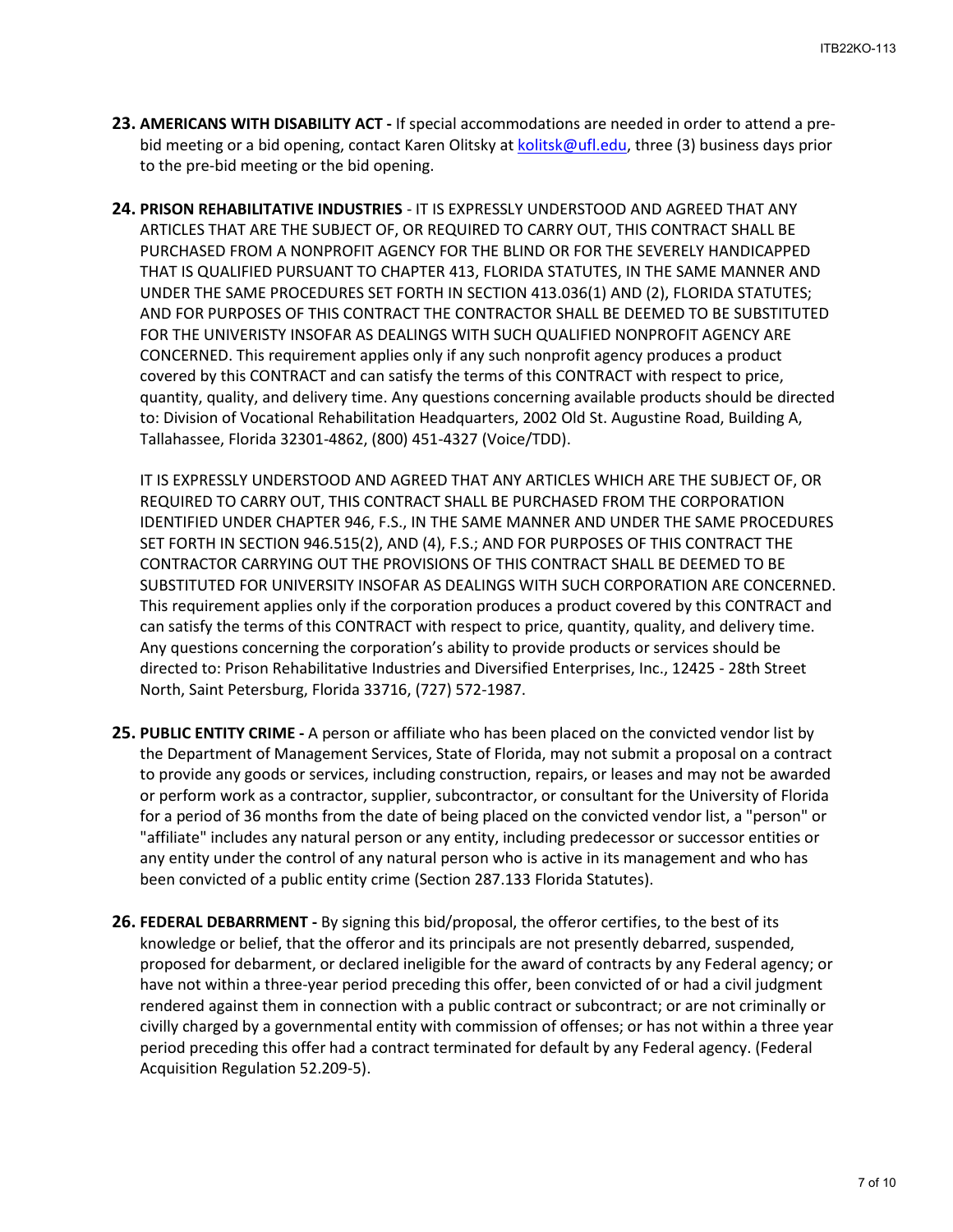- **27. DISCRIMINATION** An entity or affiliate who has been placed on the discriminatory vendor list may not submit a bid on a contract to provide goods or services to a public entity, may not submit a bid on a contract with a public entity for the construction or repair of a public building or public work, may not submit bids on leases of real property to a public entity, may not award or perform work as a contractor, supplier, subcontractor or consultant under contract with any public entity, and may not transact business with any public entity.
- **28. CONFIDENTIALITY**  From the date of issuance of this ITB, until a proposal is made, the vendor must not make available or discuss his or her proposal, or any part thereof, with any employee or agent of the University, unless permitted by the University Purchasing Authority, in writing, for purposes of clarification only.
- **29. PUBLIC RECORDS** All proposal information submitted and opened becomes subject to the public records law set forth in Chapter 119 Florida Statutes.

Any resulting Agreement may be unilaterally canceled for refusal by the vendor to allow public access to all documents, papers, letters, or other materials made or received by the Successful Vendor in conjunction with the Agreement and subject to the provisions of Chapter 119. Florida Statutes.

- **30. TOBACCO-FREE CAMPUS POLICY** As of July 1, 2010 the University of Florida campus has been tobacco-free. The use of cigarettes or other tobacco products in UF buildings, parking lots, or in vehicles in these areas is prohibited. The successful vendor is expected to respect this smoke free policy and fully comply with it.
- **31. NOTICE TO CONTRACTOR: E-VERIFY COMPLIANCE; UNAUTHORIZED ALIEN WORKERS**. By entering into a contract with UF, Vendor is obligated to comply with the provisions of Section 448.095, Florida Statutes, "Employment Eligibility." Compliance with Section 448.095, Florida Statutes, includes, but is not limited to, utilization of the E-Verify System to verify the work authorization status of all newly hired employees, and requiring all subcontractors to provide an affidavit attesting that the subcontractor does not employ, contract with, or subcontract with, an unauthorized alien. Vendor affirms and represents that it is registered with the E-Verify system and are using same and will continue to use same as required by Section 448.095, Florida Statutes. The Vendor's employment of unauthorized aliens is considered a violation of Section 274A(e) of the Immigration and Nationality Act. If the Vendor knowingly employs unauthorized alien workers, such violation shall be cause for UF'S unilateral cancellation of the Agreement.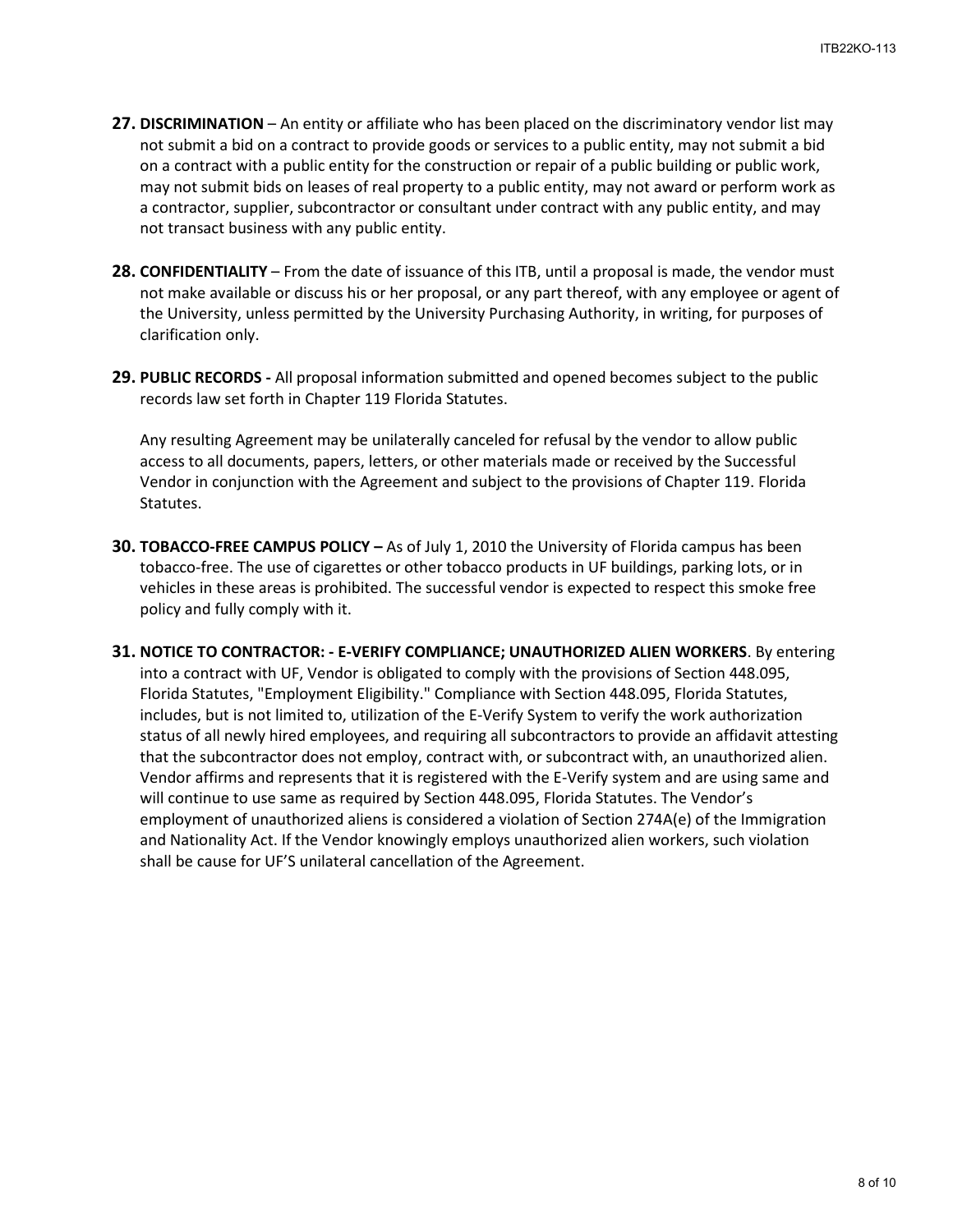#### **PRICE SHEET**

#### From:

(Company Name/Name & Title of Authorized Agent)

## To: **UNIVERSITY OF FLORIDA Procurement Services 971 Elmore Drive/PO Box 115250 Gainesville, FL 32611**

The undersigned, being invested with the authority of their employer, and having read the Documents for the Bid, as well as the Specifications for the Bid, entitled:

### **ITB22KO-113 Used Case IH Patriot 2240 Self-propelled Sprayer or Equivalent**

and having familiarized themselves with all conditions affecting and governing the specifications, pricing and delivery of the product and services described herein, hereby proposes to furnish the products and services as per the specifications, in strict compliance with the Bid Documents, Addenda and any other documents relating thereto on file with UF Procurement Services and, if awarded the Contract, agrees to abide by the pricing and delivery terms as per the Documents and as stated herein, for the sums enumerated on this page.

| <b>EQUIPMENT: \$</b>     |                     |
|--------------------------|---------------------|
|                          | WARRANTY: $\oint$   |
|                          | <b>DELIVERY: \$</b> |
| TOTAL BASE BID PRICE: \$ |                     |

I have carefully prepared this Bid from contact documents described above, I have full authority to make such statements and submit this Bid in (my) (its) (their) behalf, and all statements are true and correct.

(Signature) (Printed or typed)

(Address, City State, Zip)

(Telephone) (Date)

(Email)